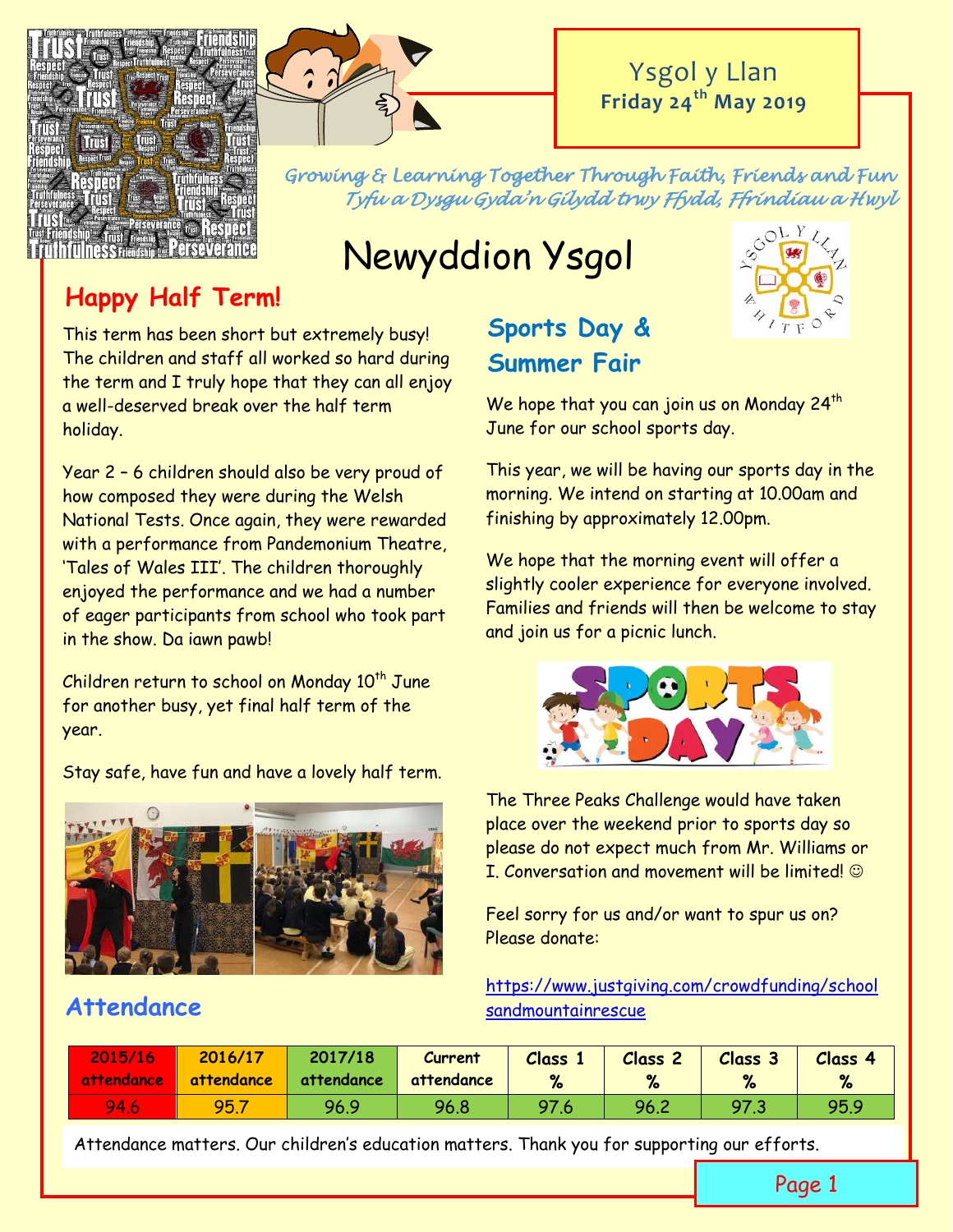# **School Reports & Seesaw**

 $\overline{\phantom{a}}$ 

Assessment Foundation (previously INCERTS) is the online assessment tool that we use to record progress throughout the year. This tool then transfers the skills that children have acquired into an end of year report that teachers edit to make more personal.

As with all report writing tools, we realise that despite the effort taken by teachers, they still do not sound personal. Comments/feedback from parents indicate that the most important section that they look at in a report is the personal comment from the class teacher.

Therefore, this year we will be trying to make that personal section more substantial and instead, have put the effort into posting progress, work and projects on Seesaw. The areas of learning/subject sections of the report will be computer generated and simply identify the skills that your children have learnt over the year.

Seesaw shows exactly what your children get up to over the year and is a great way for parents to find out what topics we are covering in school and how the children are progressing. We have had many positive comments from parents about the use of Seesaw, so please download the app if you have not already done so and ask your teacher for a QR code.

# **Three Peaks Challenge**

[Follow this link to the previous letter sent home.](http://www.ysgolyllan.co.uk/uploads/6/0/9/8/60987703/schools_v_mountains_letter_to_parents.pdf)



[Please support Mr Williams & Mr Griffiths](https://www.justgiving.com/crowdfunding/schoolsandmountainrescue?utm_term=rqe2pGD6W)



# EVENTS & SUPPORT **Friends of the School**



Thank you to everyone who supported the events or activities to date. Thank you to the Friends committee and parent support for making these things happen.

Recently, the Friends of the school organised a sponsored abseiling event at Loggerheads and every participant received a certificate to prove just how brave they were.

The next event on their calendar will be a 'Summer Treasure Hunt' and this will take place on Saturday 29<sup>th</sup> June. More information will follow once we return to school after the holidays.

Please note that there will not be a summer fair this year and the above event will be the main summer fundraiser.

### **Reminders**

- Pupils need PE kits in school immediately after the half term.
- In hot weather, please ensure that children have sun cream and hats for sun protection.
- HEALTHY fruit and vegetables for snack only. Children can bring in refillable bottles for the water throughout the day.
- Please make appointments to see class teachers.
- Please pass on any morning messages via Breakfast Club staff unless urgent.
- Anyone arriving late after 8.55am must sign their child/ren in through the new Entrysign online system.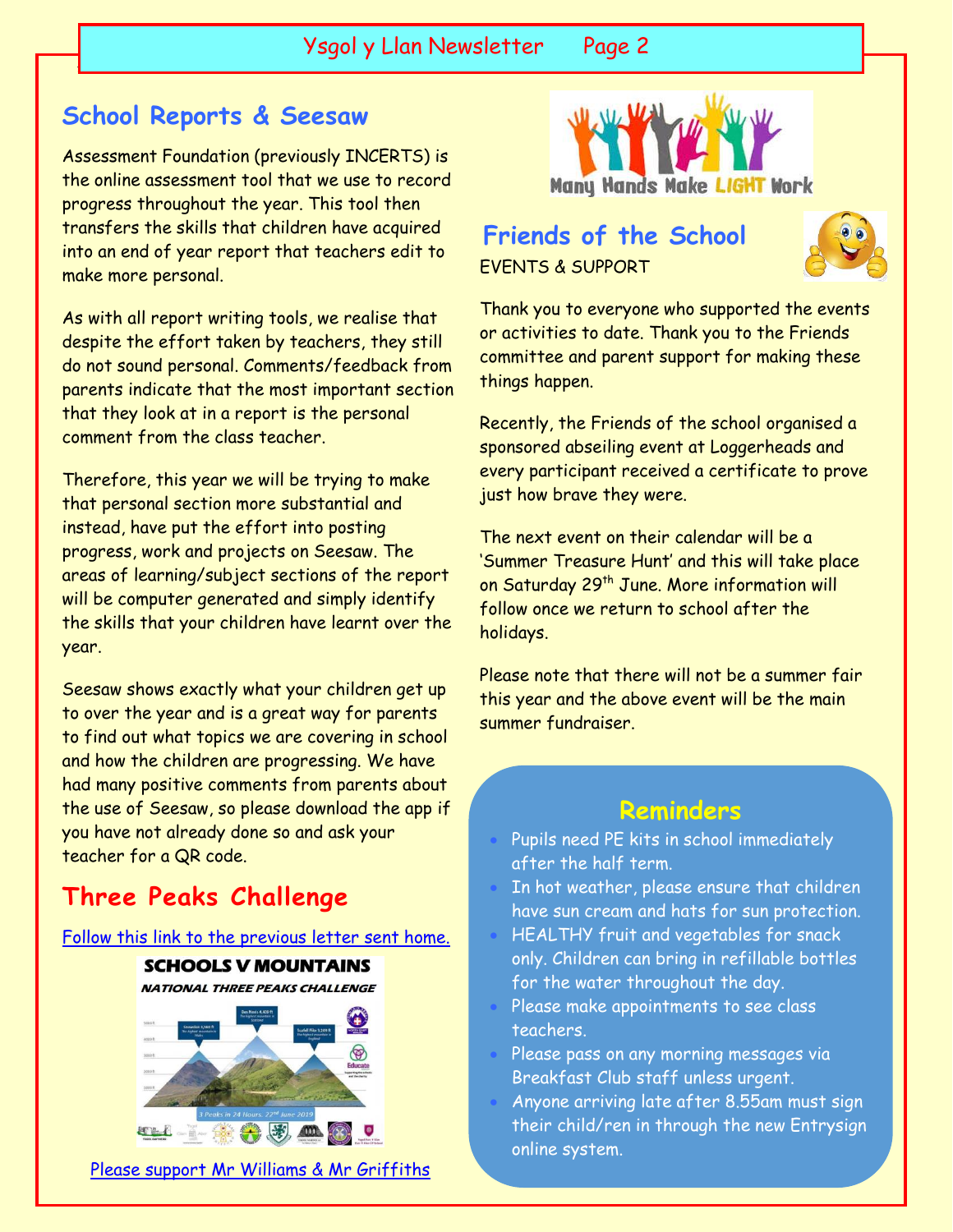### Ysgol y Llan Newsletter Page 3

# **Elwyn Owen Football**

Well done to our young football team who took part in the Elwyn Owen football tournament this term. They worked extremely hard in a tough group that included the largest school in Flintshire.

This will definitely be a team to watch in the future! ©



# **Tennis Finals, here we come!**

We were delighted with our all of our Year 5 and 6 tennis teams. All four of Year 5 and 6 girls and boys teams qualified for the County Finals following success at the regional festival.

We would like to wish all teams all the best at the County Finals.



# **Girls Football**

The girls' football team triumphed and came back to school with the biggest trophy ever for winning the rural schools football tournament sponsored by [@GameOnWales.](https://twitter.com/GameOnWales) The girls won all three of their matches without conceding a goal.

Mr Williams worked extremely hard preparing the girls for this tournament and they all deserve full credit. Da iawn Pawb!

We would also like to thank 'Game on Wales' for their community work and sponsorship to ensure that events such as this take place.



#Teamwhitforf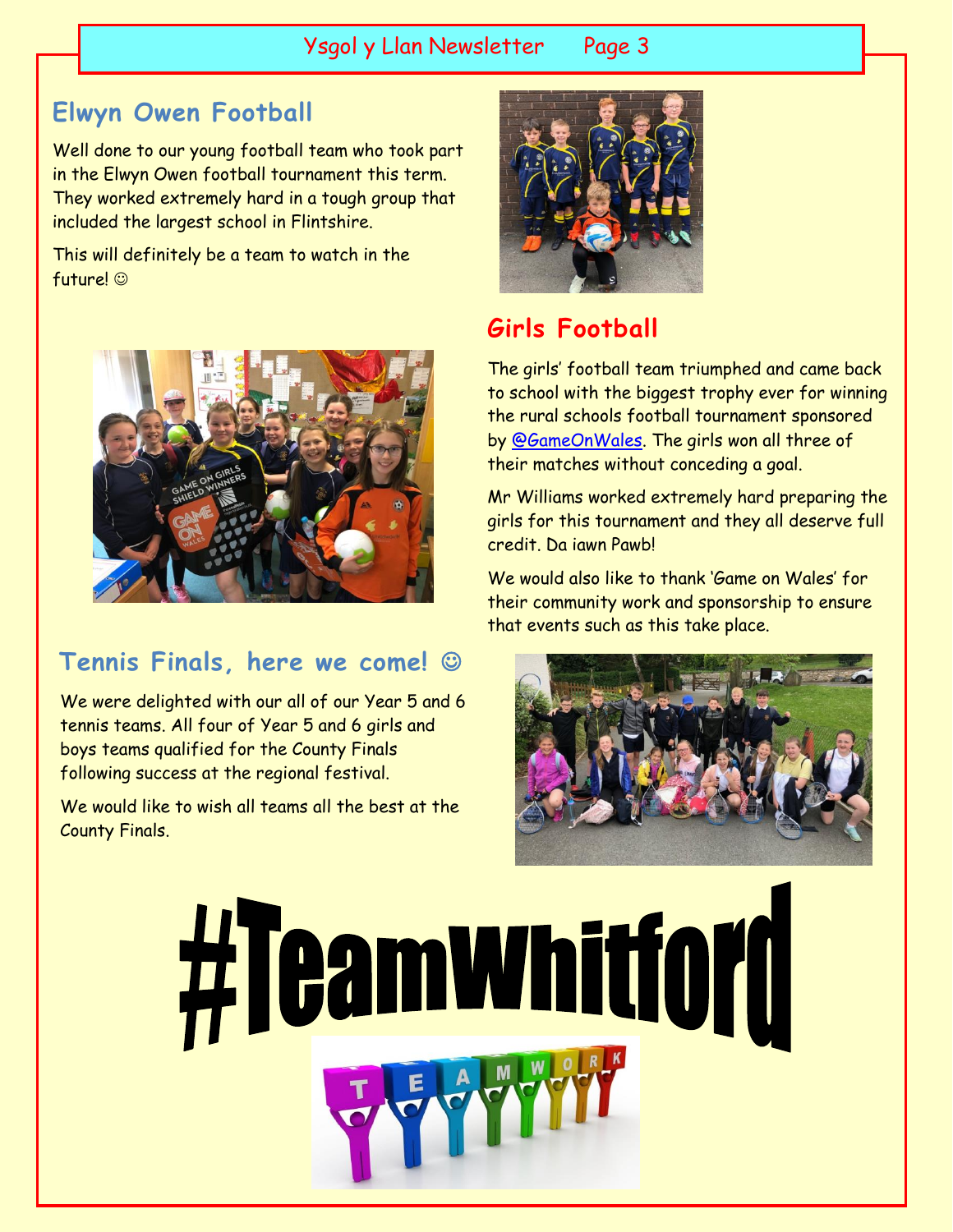# **Celebrating More Success**

As well as the sporting success this term, we would like to highlight how our pupils have achieved this term in writing and presenting.

Three of our pupils were shortlisted to be Young MCs at this year's Healthy Schools and FPSGA celebration (Flintshire Primary Schools Games Association). Following on from their written application and oral interview, one of our Year 5 pupils, Alexa King, was successful and awarded the role. All three pupils deserve credit and should be very proud of themselves.

Charlotte was the overall winner of the Meirion Griffith Memorial essay writing competition organised by the Thomas Pennant Society. Trophies and certificates were presented during the prize giving ceremony to three children from the local Pennant Country Primary Schools, with Charlotte taking the overall winner trophy and prize. Da iawn!

Three of our pupils have been nominated this year to take part in football trials in order to represent all Flintshire Schools in football. We wish Rhiley, Jake and Iwan the very best of luck.





#### **Parking**

We have had some parents and neighbours raising concerns over parking recently, particularly around the school gates. We realise that it is very difficult, as it is in every school, but please take care and be vigilant so that no one is put at risk of danger.

We have raised money for a new car park in the past and this money is still available. As far as we are aware, plans are still going ahead with the local council in relation to this project.

Thank you for your patience and understanding.



#### **Induction Day**

Children will move up to their new classes on Tuesday 25<sup>th</sup> June.

> Class 1 – Mrs Hughes & Mrs Duffy Class 2 – Miss Randall Class 3 – Miss Roberts Class 4 – Mr Williams

During the evening on Monday 24<sup>th</sup> June, parents are invited to the classroom to find out more about what your children will experience within the foundation phase next year.

> Reception, September 2019 – 6pm Nursery, September 2019 – 6.30pm